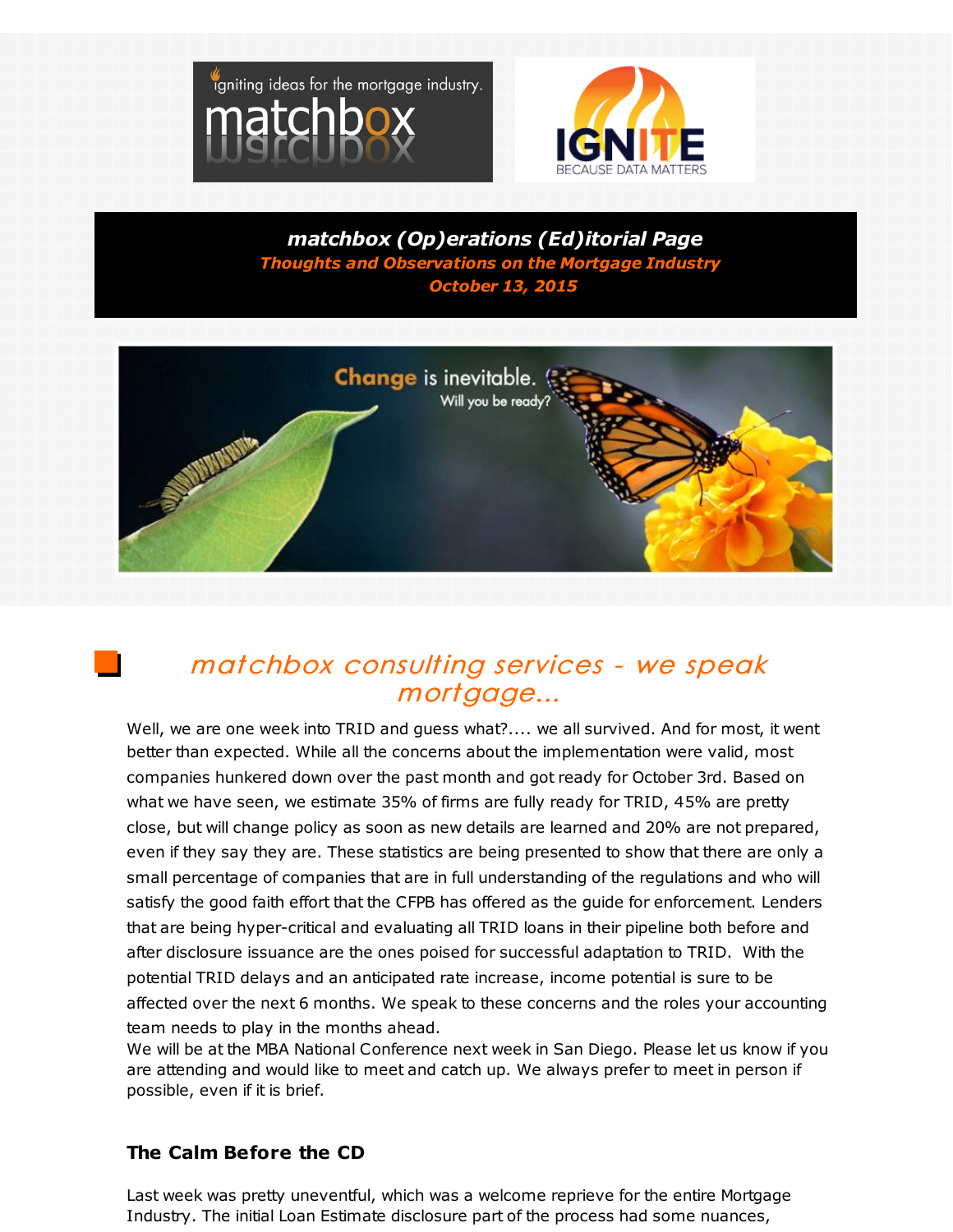including the combination of two disclosures into one, but for the most part it is very similar to the prior process. Outside of seeing the creation of a disclosure desk and an overall greater concentration of firms using a centralized disclosure department to aid in this process, most items remained the same; perhaps there was a bit more urgency to disclose as soon as possible. So overall last week went really well and while we were not sure of what to expect, the fact that the initial part of the process did not cause too many hiccups was not a shock. If we were going to use the acronym, LE, it was **Less than Expected**.

Looking ahead, this is the calm before the CD, as we think this is the piece that is going to pose the biggest challenges for multiple reasons:

- Most firms have put their main focus on the initial LE part of the process. Interacting with clients on the testing front has brought a lot of LE inquiries, but the inquiries on the CD side have been rather low. There has not been a lot of testing on the Closing and CD side of the process.

- The CD process is drastically different than preparing the HUD and overall closing process. The timing, coordination, and tracking of the client's receipt and acknowledgement of the CD is a totally new process that has an impact on multiple departments. We have also seen Pre-Closing departments created in an attempt to get ahead of the closing document preparation and ensure that the new CD process does not cause additional delays.

- There has been less guidance on the CD front than there has been on the LE side. We have seen many scenarios presented with more responses returned on the LE process than the CD process, which equates to many more unknowns to be uncovered in the coming weeks.

- Using the acronym path again, the CD has the capability of proceeding to be the **Cause for Delay** and/or **Closing Disaster** as the CD and an incorrect CD management process will lead to loans not being purchased. Investors are going to put a lot more focus on the review and compliance on the CD front, to the level that they will reject loans for purchase, which will lead to delays, your processes requiring to be updated and ultimately delays to your pipeline.

The point is that while last week went pretty well, and we hope it continues, there is a strong belief that the worst is yet to come in the coming weeks when CD's start to generate. If you have put a lot of time and effort into the CD process and feel comfortable that it will not cause delays, please try to do some stress tests to confirm your beliefs. Please run a handful of your most issue-laden closings over the past month through the CD process and see how these would be handled in a CD TRID world. Would there be delays? Would you have to absorb costs that could not be changed? Were there multiple changes that would cause need for a re-disclosure and add another 7-10 days to the process? Has the process for tracking multiple CD's and the client receipt of such been tested and easily supported for a future audit?

As we all know, most of us understand the straightforward part of the business. The expectations, and how they are handled are the difference-makers between firms that are ready and firms that think they are ready, but are looking at **C**ertain **D**elays in the future.

## **Hail to the Bean Counters**

2015 has been very positive for most, if not all, firms. A strong first quarter supplied the strong base for 2015, and for the most part, rates have remained low so that volume and financials have remained strong throughout the year.

Coming into the fourth quarter of 2015 and the first quarter of 2016, there appears to be ample reason for the financials to take a step back over the next 6 months. Between TRID and an almost certain rate increase, pipelines will be affected which will equate to a reduced